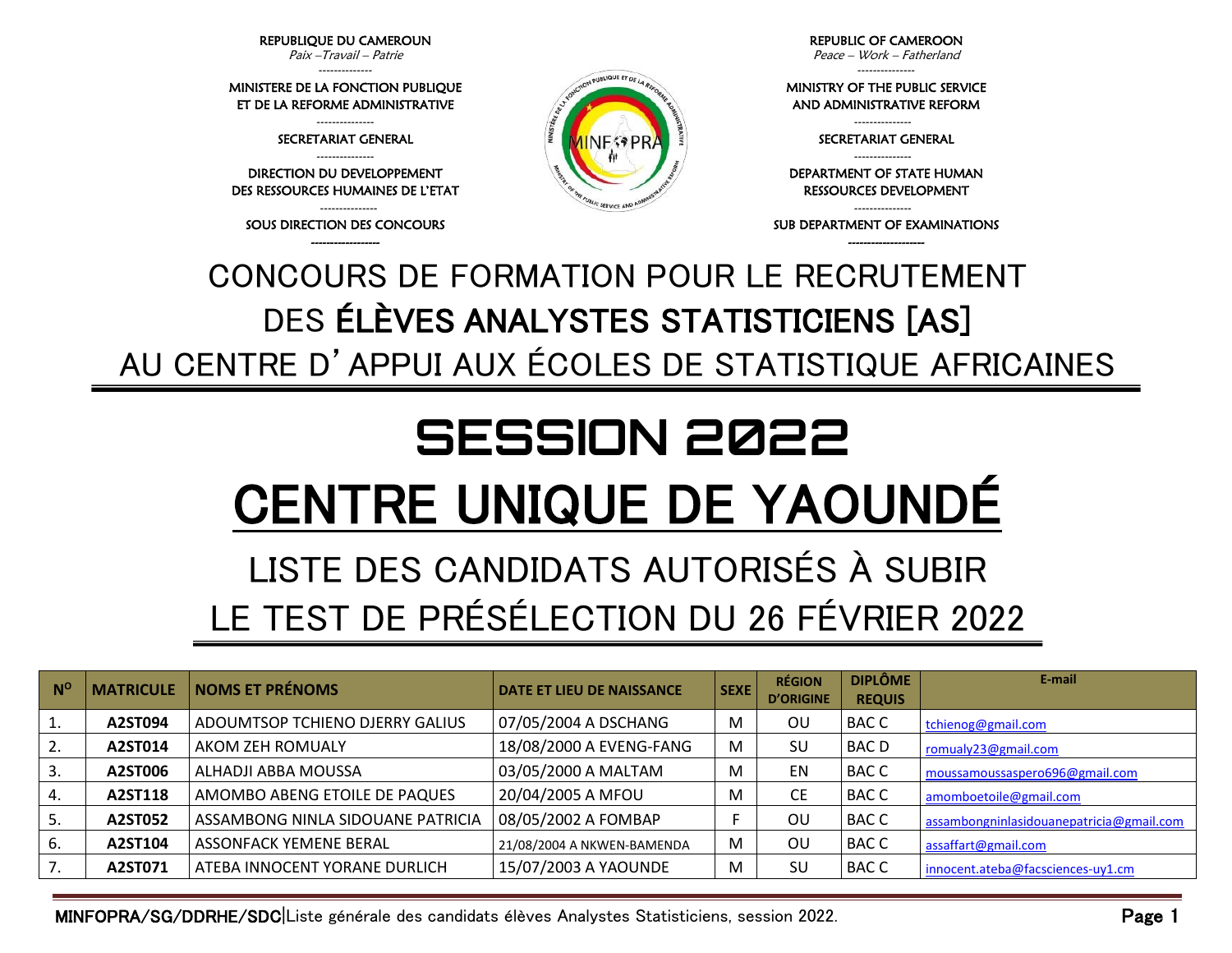| 8.  | A2ST058 | BAKAÏWE BAMBE EDMOND              | 22/11/2002 A DIR                | M | EN        | <b>BACC</b> | edmondbakiwe@gmail.com                 |
|-----|---------|-----------------------------------|---------------------------------|---|-----------|-------------|----------------------------------------|
| 9.  | A2ST022 | <b>BANDOU NYANDA FRANCK BILL</b>  | 25/01/2001 A DOUALA             | M | OU        | <b>BACC</b> | ebelinetoucha@gmail.com                |
| 10. | A2ST083 | BELL GIOVANNA ANASARINE MARIE     | 04/01/2004 A YAOUNDE            | F | <b>CE</b> | <b>BACC</b> | bellgiovanna1@gmail.com                |
| 11. | A2ST080 | BENGONO AMOUGUI FRANCOIS GABI     | 25/12/2003 A MTE LOMIE          | M | ES        | <b>BACC</b> | francoisbengonogabi@gmail.com          |
| 12. | A2ST044 | BENJARI STANLEY MESSOMO NGONDO    | 24/02/2002 A YAOUNDE 5e         | M | LT        | <b>BACC</b> | emmanuel.ngondo@yahoo.fr               |
| 13. | A2ST103 | BITJOCKA BOTNEM JEAN ERIC         | 15/08/2004 A ESEKA              | M | <b>CE</b> | <b>BACC</b> | bitjockabotnem@yahoo.com               |
| 14. | A2ST105 | <b>BITJOCKA BENOIT JUNIOR</b>     | 24/08/2004 A YAOUNDE            | M | <b>CE</b> | <b>BACD</b> | juniorbitjocka@icloud.com              |
| 15. | A2ST111 | <b>BOGNARE KALE EVARISTE</b>      | 05/01/2005 A MINDIF             | M | EN        | <b>BACC</b> | evaristebognare1@gmail.com             |
| 16. | A2ST040 | <b>BOUP ETEME CYRIAQUE JOHANN</b> | 04/01/2002 A YAOUNDE            | M | LT        | <b>BACC</b> | boupjohann@gmail.com                   |
| 17. | A2ST005 | CHEFOUET CHETSONG GHISLAIN JOEL   | 24/04/2000 A YAOUNDE            | M | OU        | <b>BACC</b> | chetsongghislain@gmail.com             |
| 18. | A2ST064 | DADJI SIMO AROL PLACIDE           | 13/03/2003 A NDENG              | M | OU        | <b>BACC</b> | aroldadji28@gmail.com                  |
| 19. | A2ST102 | DAÏFERLE MARIANNE                 | 20/07/2004 A MINGLIA MOKONG     | F | EN        | <b>BACC</b> | mariannedaïferle002@gmail.com          |
| 20. | A2ST099 | DASSI NGUEGANG ANGE               | 02/06/2004 A CMA DE LAFE-BALENG | F | OU        | <b>BACC</b> | angedassi06@gmail.com                  |
| 21. | A2ST085 | DAVID JEAN BAPTISTE BILONG        | 02/02/2004 A EDEA               | M | <b>CE</b> | <b>BACC</b> | bilongdavidjeanbaptiste@gmail.com      |
| 22. | A2ST003 | DEMANOU TSOBENG CHARLIE DESTINE   | 08/03/2000 A FOKAMEZO           | F | OU        | <b>BACC</b> | demanoutsobengcharliedestine@gmail.com |
| 23. | A2ST038 | DIFO NGOUANE                      | 03/12/2001 A YAOUNDE            | F | OU        | GCE-A/L     | jenniferdifo01@gmail.com               |
| 24. | A2ST092 | DJAMPA NJUITCHA ANICET            | 17/04/2004 A DOUALA             | M | OU        | <b>BACC</b> | djampanjuitchaanicet@gmail.com         |
| 25. | A2ST015 | DJONGYANG WANGBI CHRISTOPHE       | 21/08/2000 A TAKREO             | M | EN        | <b>BACC</b> | wangbichristophe@gmail.com             |
| 26. | A2ST048 | <b>DJOUBOUI JORDY CARRIERE</b>    | 08/04/2002 A BAFOUSSAM          | M | OU        | <b>BACC</b> | jordycarriere52@gmail.com              |
| 27. | A2ST010 | DJOUKENG YMELONG PHIL ARTHUR      | 18/06/2000 A MBANGA             | M | OU        | <b>BACC</b> | arthurdjoukeng2000@gmail.com           |
| 28. | A2ST046 | DONGHO AZANGUE EDGAR FOREST       | 25/03/2002 A BAFOUSSAM          | M | OU        | <b>BACC</b> | edgarazangues42@gmail.com              |
| 29. | A2ST012 | DONGMO ULRICH                     | 28/06/2000 A NGAOUNDERE         | M | OU        | <b>BACC</b> | udongmo107@gmail.com                   |
| 30. | A2ST055 | DONZAP LOIC                       | 02/08/2002 A BAHAM              | M | OU        | <b>BACC</b> | loicdonzap@gmail.com                   |
| 31. | A2ST097 | DZOGOUNG TALLA ARIELLE LAREINE    | 28/05/2004 A YAOUNDE            | F | OU        | <b>BACC</b> | tallaarielle3@gmail.com                |
| 32. | A2ST101 | DZOYEM TCHINDA ZULAY IDA          | 05/07/2004 A DSCHANG            | F | OU        | <b>BACC</b> | zulayida96@gmail.com                   |
| 33. | A2ST016 | EBA WILLIAM RICHARD               | 25/08/2000 A YAOUNDE            | M | <b>CE</b> | <b>BACC</b> | ebawilliam199@gmail.com                |
| 34. | A2ST076 | <b>EYENGA CLAUDE BERENICE</b>     | 10/10/2003 A MBALMAYO           | F | <b>CE</b> | <b>BACD</b> | eyensunberenice@gmail.com              |
| 35. | A2ST011 | FETSAP TCHOFFO SUZY NOELLE        | 26/06/2000 A BALA DJEUTSA       | F | OU        | <b>BACC</b> | fetsapsuzy11@gmail.com                 |
| 36. | A2ST050 | FOTSO TAGNE JAURES LANDRIN        | 21/04/2002 A BALENG TOUGANG     | M | OU        | <b>BACC</b> | jfotso327@gmail.com                    |
| 37. | A2ST047 | FOUDA OLOMO BARTHELÉMY            | 05/04/2002 A FOULASSI (OBALA)   | M | <b>CE</b> | <b>BACC</b> | foudaolomo@gmail.com                   |
| 38. | A2ST109 | HANDY BEYALA JOSY MAÉVA           | 05/11/2004 A YAOUNDE            | F | <b>CE</b> | <b>BACD</b> | jhandybeyala@gmail.com                 |
| 39. | A2ST068 | <b>INIKO MARTINEZ DYVANIE</b>     | 16/04/2003 A BOUMNYEBEL         | F | LT.       | <b>BACD</b> | martineziniko1@gmail.com               |
| 40. | A2ST110 | KAMKA AUBAIN JOËL                 | 13/12/2004 A YAOUNDE            | M | OU        | <b>BACC</b> | herman.kamela@yahoo.fr                 |
| 41. | A2ST116 | KAMNANG NGONGANG DIVANE           | 22/03/2005 A BANGANGTE          | M | OU        | <b>BACC</b> | divanelekamu@gmail.com                 |
| 42. | A2ST082 | KAMTE SONEGUENG LINUS MAEL        | 01/01/2004 A BALENG             | F | OU        | <b>BACC</b> | maelkamte@gmail.com                    |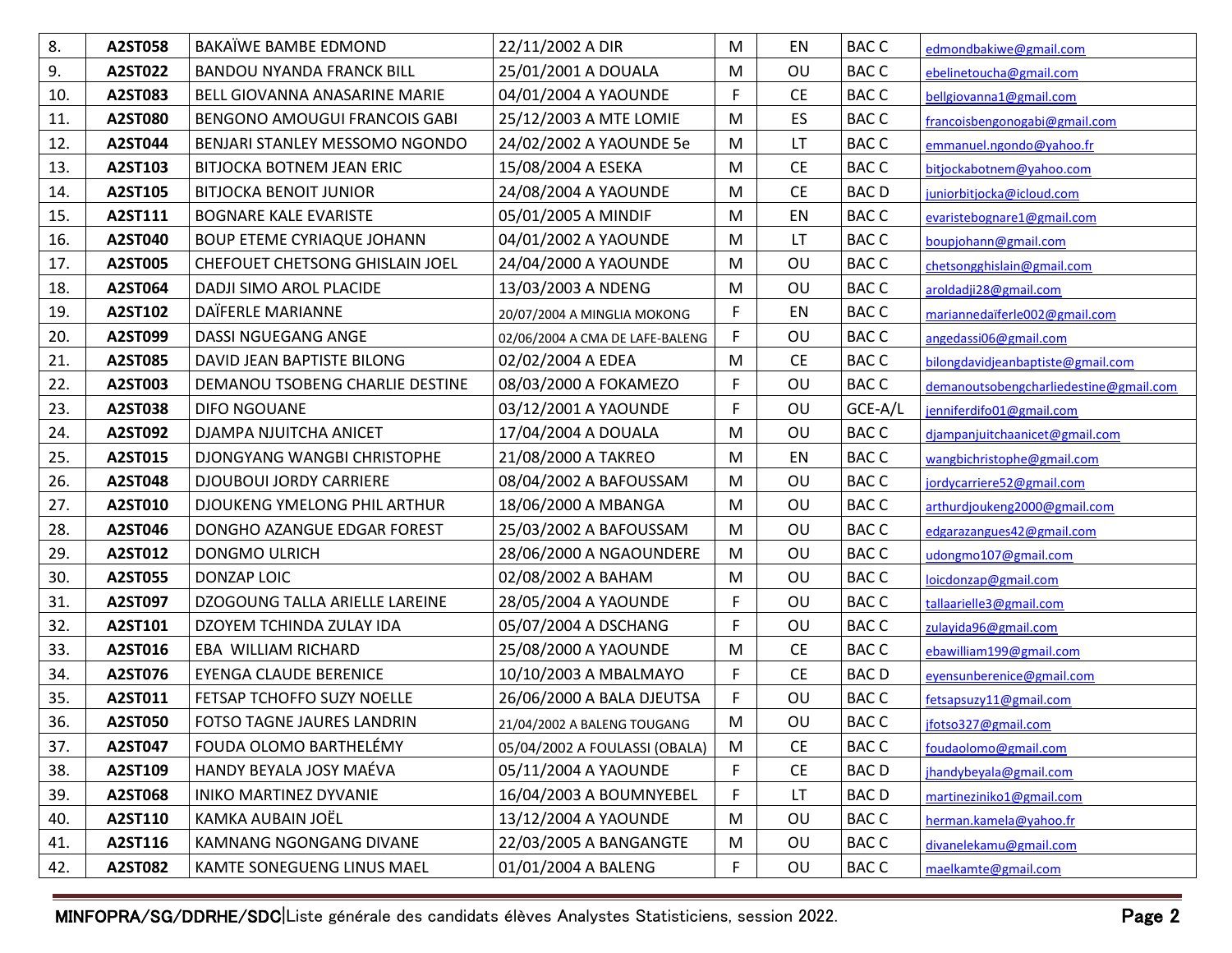| 43. | A2ST031        | KAPI TCHIAWOU BLANCHE LAURE          | 30/05/2001 A YAOUNDE        | $\mathsf F$ | OU        | <b>BACC</b> | blanchetchiawou2@gmail.com          |
|-----|----------------|--------------------------------------|-----------------------------|-------------|-----------|-------------|-------------------------------------|
| 44. | A2ST070        | KENFACK CHRISKO NELLY HERVINE        | 15/06/2003 A MANKON BAMENDA | F           | OU        | <b>BACC</b> | kenfacknell@gmail.com               |
| 45. | A2ST084        | KENGFACK TSAFACK BERNICE LAGRANGE    | 16/01/2004 A BAMESSO        | $\mathsf F$ | OU        | <b>BACC</b> | bernicetsafack@gmail.com            |
| 46. | A2ST062        | KEUBOU KOUMBO STEPHIE AURORE         | 02/02/2003 A YAOUNDE        | F           | OU        | <b>BACC</b> | keuboustephie@gmail.com             |
| 47. | A2ST007        | KEUNOU MEZANOU DORIS CLORINDA        | 06/05/2000 A ZEMETO         | F           | OU        | <b>BACC</b> | keunoudoris@gmail.com               |
| 48. | A2ST087        | KOTSEBO MBOUDAÏ FRANCK               | 04/02/2004 A MAROUA         | M           | EN        | <b>BACD</b> | franckkotsebo@gmail.com             |
| 49. | A2ST043        | KOUAM KAYEM YVAN DANIEL              | 14/02/2002 A YAOUNDE        | M           | OU        | <b>BACC</b> | kouamyvan14@gmail.com               |
| 50. | A2ST026        | KOUNA NGONO MANUEL FRANCK LEDOUX     | 04/04/2001 A YAOUNDE        | M           | <b>CE</b> | <b>BACC</b> | ngonomanuel@gmail.com               |
| 51. | A2ST013        | <b>KUEKOU FEUKENG KLAUS WILFRIED</b> | 01/07/2000 A BATCHAM-BAMBI  | M           | OU        | <b>BACC</b> | wilfried.kuekou@facsciences-uy1.cm  |
| 52. | A2ST020        | MALINDJIE VANESSA MERVEILLE          | 12/01/2001 A DOUALA         | $\mathsf F$ | OU        | <b>BACC</b> | fotsingmervelineelvira@gmail.com    |
| 53. | A2ST075        | <b>MALO TAKAM ADRIENNE</b>           | 01/10/2003 A YAOUNDE        | F           | OU        | <b>BACC</b> | waworachel@gmail.com                |
| 54. | A2ST107        | MARC-AUREL BETSI DJOU                | 02/09/2004 A EBOLOWA        | M           | <b>CE</b> | <b>BACC</b> | betsidjoumarc-aurel@gmail.com       |
| 55. | A2ST037        | MAS-OUD HAMIDOU                      | 22/10/2001 A POLI           | M           | <b>NO</b> | <b>BACC</b> | hamidmrb62@mail.com                 |
| 56. | A2ST067        | <b>MBAGA JEANNE INES</b>             | 10/04/2003 A YAOUNDE        | F           | <b>CE</b> | <b>BACC</b> | jeannembaga01@gmail.com             |
| 57. | A2ST086        | <b>MBAKOP BANKINIEN SHUN AUCEL</b>   | 04/02/2004 A YAOUNDE        | M           | <b>CE</b> | <b>BACC</b> | mbakop-shun@gmail.com               |
| 58. | A2ST090        | MEYONG WILFRIED DAVY                 | 03/04/2004 A YAOUNDE        | M           | ES        | <b>BACC</b> | meyongwilfrieddavy@gmail.com        |
| 59. | A2ST019        | MEZANVOU KAMDOUN ALEX TRÉSOR         | 03/01/2001 A BAFIA          | M           | OU        | <b>BACC</b> | mezanvoukamdounalextresor@gmail.com |
| 60. | <b>A2ST088</b> | MOTSO TAGNY WALYSSANE SYLVIE         | 12/02/2004 A YAOUNDE        | F           | OU        | GCE-A/L     | walymotsotong@gmail.com             |
| 61. | A2ST032        | <b>NANA FRANCK YVES JUNIOR</b>       | 31/05/2001 A YAOUNDE        | M           | <b>CE</b> | <b>BACC</b> | franckjuniornana@gmail.com          |
| 62. | A2ST057        | NANA NZEMEGNI DUVAL LANVIN           | 10/10/2002 A YAOUNDE        | M           | OU        | <b>BACC</b> | duvalnana45@gmail.com               |
| 63. | A2ST008        | NDJATCHA KWESSEU ANNABELLE D'AVILA   | 14/05/2000 A YAOUNDE        | $\mathsf F$ | OU        | <b>BACC</b> | davilaanna07@gmail.com              |
| 64. | A2ST073        | NDOUKOUO FEUNKOU AUDRAY YVANA        | 05/08/2003 A BANSOA         | $\mathsf F$ | OU        | <b>BACC</b> | audrayndjoukouo@gmail.com           |
| 65. | A2ST041        | NGAH ANABA VANESSA                   | 31/01/2002 A MTE MVOM-NNAM  | F           | <b>CE</b> | <b>BACC</b> | vanessangah@gmail.com               |
| 66. | A2ST100        | NGAKE YAMAHA HERMAN PARFAIT          | 25/06/2004 A LOUM           | M           | OU        | <b>BACC</b> | hermanparfaitngakeyamaha@gmail.com  |
| 67. | A2ST045        | NGAMENI NZANGA TEKI AUDE SANDRA      | 20/03/2002 A DOUALA         | F           | LT.       | <b>BACC</b> | audeteki9@gmail.com                 |
| 68. | A2ST030        | NGAMO NJIKAM RABIAH                  | 04/05/2001 A KOUPA-KAGNAM   | F           | OU        | <b>BACC</b> | rabiahnjikam014@gmail.com           |
| 69. | A2ST054        | NGANSOP DJOMO HERMANN DAUDET         | 21/05/2002 A YAOUNDE        | M           | OU        | <b>BACC</b> | hermanndaudet@gmail.com             |
| 70. | A2ST108        | NGAWAK NIEPANG NAOMIE GLORIA         | 30/10/2004 A BANKIM         | F           | <b>AD</b> | <b>BACD</b> | ngawak@gmail.com                    |
| 71. | A2ST077        | NGO KAMLA ELEANDRE MEGANE            | 06/11/2003 A MANDOGA-MAYOS  | F           | <b>CE</b> | <b>BACC</b> | ngokamlaeleanoremegane@gmail.com    |
| 72. | A2ST066        | <b>NGOK FILS ARNOLD</b>              | 25/03/2003 A MALOUND-NDOM   | M           | LT        | <b>BACC</b> | filsngok@gmail.com                  |
| 73. | A2ST117        | NGOUATIO NGNINTEDEM MAGUY BRICELLE   | 19/04/2005 A BAFOU          | F           | OU        | <b>BACC</b> | ngouatiobricelle@gmail.com          |
| 74. | A2ST059        | NGOUDJO DEUMAGA KELL YORIC           | 26/11/2002 A YAOUNDE        | M           | OU        | <b>BACC</b> | ngoudjokell@gmail.com               |
| 75. | A2ST056        | NGUEKENG NGUIMETIO ALGORE ROMARIC    | 05/09/2002 A ZEMETO         | M           | OU        | <b>BACC</b> | algorenguekeng@gmail.com            |
| 76. | A2ST091        | NINKOUONG FOFOU PASCALE              | 11/04/2004 A DOUALA-WOURI   | $\mathsf F$ | OU        | <b>BACC</b> | pascalefofou@gmail.com              |
| 77. | A2ST027        | NJANKO NYA YANN ARTHUR               | 11/04/2001 A YAOUNDE        | M           | OU        | <b>BACC</b> | nyayannarthur@gmail.com             |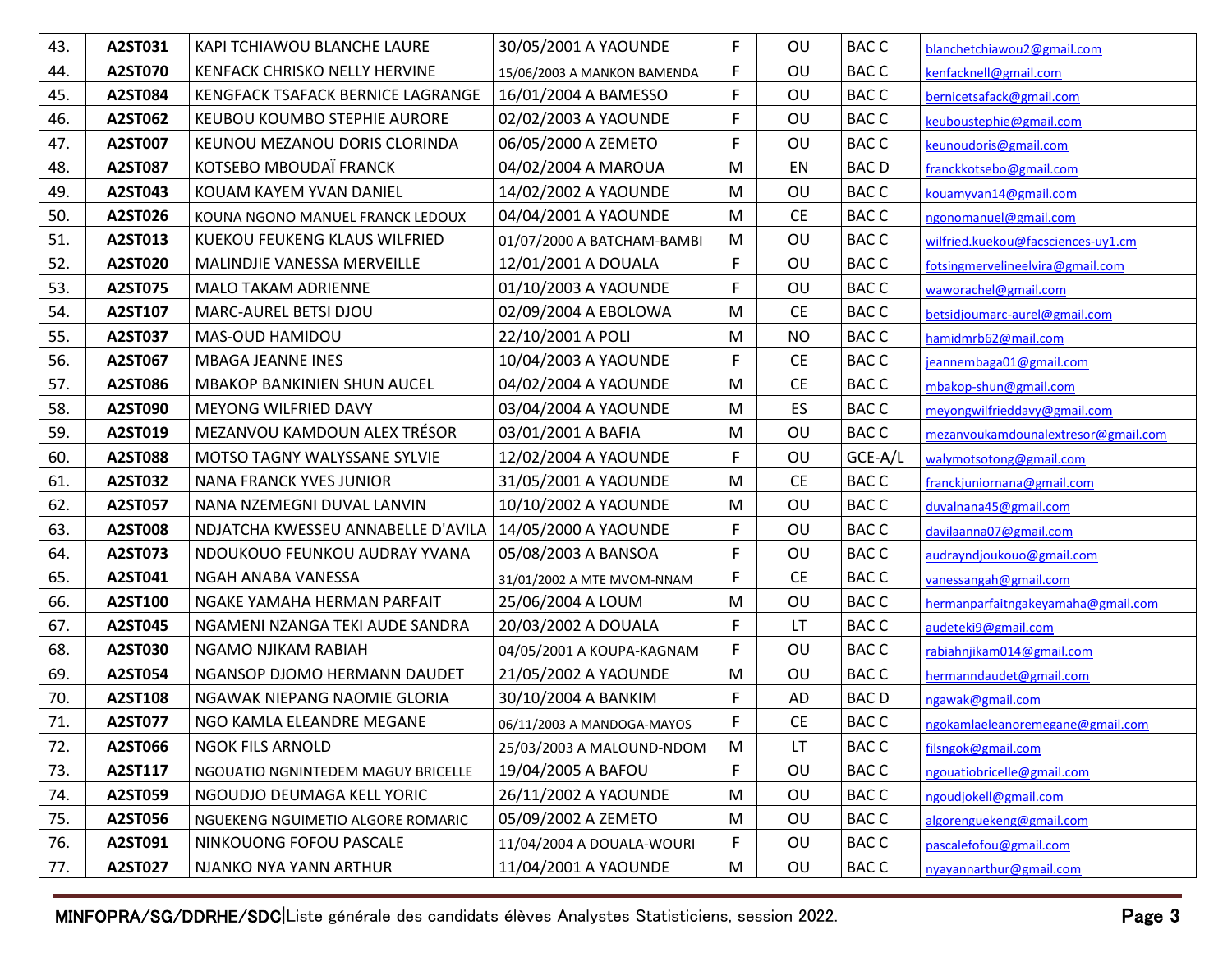| 78.  | A2ST033 | NOTSA FOSSAP ELDRINE                 | 06/06/2001 A BAHAM            | F            | OU        | <b>BACC</b> | notsaeldrine@gmail.com        |
|------|---------|--------------------------------------|-------------------------------|--------------|-----------|-------------|-------------------------------|
| 79.  | A2ST018 | NOUMESSING DIFFACK RODRIGUE          | 10/12/2000 A BAFOUSSAM        | M            | OU        | <b>BACC</b> | ndrodrigueoo@gmail.com        |
| 80.  | A2ST025 | NOUTAKNAWA MURIELLE LUCE             | 18/03/2001 A BAYANGAM         | $\mathsf F$  | OU        | <b>BACC</b> | lucemurielle18@gmail.com      |
| 81.  | A2ST112 | NSOTCHOUA DANDJI LINDA ORNELLA       | 10/01/2005 A YAOUNDE          | $\mathsf{F}$ | OU        | <b>BACC</b> | lindansotchoua@gmail.com      |
| 82.  | A2ST113 | NTCHUISSU KELEKO ARIANE CLAIRE       | 19/01/2005 A CMA BALENG-TYO   | F            | OU        | <b>BACC</b> | arianekeleko@gmail.com        |
| 83.  | A2ST053 | NZEMO PONTONG RYNEL                  | 10/05/2002 A DOUALA           | M            | OU        | <b>BACC</b> | nzemopontongrynel@gmail.com   |
| 84.  | A2ST028 | <b>OHN-OHN CONSTANT</b>              | 20/04/2001 A POUMA            | M            | LT.       | <b>BACC</b> | constantohnohn@gmail.com      |
| 85.  | A2ST029 | ONANA ONOGO LOUIS STEPHANE           | 04/05/2001 A YAOUNDE          | M            | <b>CE</b> | GCE-A/L     | lonanaonogo@gmail.com         |
| 86.  | A2ST065 | <b>OUENSEU DJOUONANG RUDY DELMAS</b> | 20/03/2003 A BAFOUSSAM        | M            | OU        | <b>BACD</b> | batimanc98@gmail.com          |
| 87.  | A2ST093 | PANGANG WANGANG IVAN BRYAN           | 02/05/2004 A YAOUNDE          | M            | OU        | <b>BACC</b> | uwangang@gmail.com            |
| 88.  | A2ST034 | ROUGAYATOU ADAMA                     | 14/06/2001 A NGAOUNDERE       | F            | AD        | <b>BACC</b> | bachaliou@yahoo.fr            |
| 89.  | A2ST002 | SAKAM ABO ESAIE                      | 14/01/2000 A BAFOUSSAM        | M            | OU        | <b>BACC</b> | sakamaboesaie@gmail.com       |
| 90.  | A2ST024 | SENGUE YONKEU ORGUEIL                | 10/02/2001 A DOUALA           | F            | OU        | <b>BACC</b> | sengueyonkeu@gmail.com        |
| 91.  | A2ST036 | SOH NGNEGHAJI ULRICH BOLIVAN         | 21/08/2001 A YAOUNDE          | M            | <b>CE</b> | <b>BACC</b> | ulrichsoh72@gmail.com         |
| 92.  | A2ST021 | SOP DJONO GUYROUE                    | 23/01/2001 A BERTOUA          | M            | OU        | <b>BACD</b> | djonozamo@gmail.com           |
| 93.  | A2ST078 | TACHE TEKAM BELMOND BORHAN           | 12/11/2003 A YAOUNDE          | M            | OU        | <b>BACC</b> | belmondtekam3@gmail.com       |
| 94.  | A2ST035 | TAMNO DEFO LOIC JUNIOR               | 23/06/2001 A MBEMTUM BANDJOUN | M            | OU        | <b>BACD</b> | loicjuniortamno@gmail.com     |
| 95.  | A2ST096 | TAWE KUITCHE MARIUS PEGUY            | 18/05/2004 A BANGOUA          | M            | OU        | <b>BACC</b> | mariustawe22@gmail.com        |
| 96.  | A2ST060 | TCHAPDA KOUADJO WILFRED ROD          | 07/01/2003 A BAFOUSSAM        | M            | OU        | <b>BACC</b> | wilfredkouadjo006@gmail.com   |
| 97.  | A2ST001 | <b>TCHEUTCHOUA ERNET</b>             | 12/01/2000 A BAMOUGOUM        | M            | OU        | <b>BACC</b> | ernettcheutchoua@gmail.com    |
| 98.  | A2ST004 | TCHIEDIEUKONG NJIONZE MAYIVA KEVINE  | 06/04/2000 A DOUALA           | M            | OU        | <b>BACC</b> | mayivatchiedieukong@gmail.com |
| 99.  | A2ST074 | <b>TCHIHALE RAPHAEL</b>              | 19/08/2003 A KILA-WALAKA      | M            | EN        | <b>BACC</b> | raphaeltchihale@gmail.com     |
| 100. | A2ST042 | TCHIMTCHOUA NONO MYLENE ELYA         | 09/02/2002 A BAFOUSSAM        | F            | OU        | <b>BACC</b> | mynounono@gmail.com           |
| 101. | A2ST023 | <b>TCHIOFFO FOKA KEVIN</b>           | 30/01/2001 A TIBATI           | M            | OU        | <b>BACC</b> | kevintchioffofoka@gmail.com   |
| 102. | A2ST119 | TCHUENDEM KAMDEM ANGE BELGRADE       | 03/10/2005 A YAOUNDE          | F            | OU        | <b>BACC</b> | belgradetchuendem@gmail.com   |
| 103. | A2ST061 | TEDONGMO TCHINDA ARMELLE PATRICK     | 10/01/2003 A BARE             | M            | OU        | <b>BACC</b> | armelletedongmo@gmail.com     |
| 104. | A2ST072 | TEFOUE KENG MBEUMO STEVE VIANEY      | 16/07/2003 A BALEFOCK         | M            | OU        | <b>BACC</b> | vianeymbeumo@gmail.com        |
| 105. | A2ST079 | TEKAM KUTENG HERWIN DIVINIO          | 24/12/2003 A YAOUNDE          | M            | OU        | <b>BACC</b> | herwintekam@gmail.com         |
| 106. | A2ST017 | TEKENG ARMEL HUGO                    | 02/11/2000 A BALEVENG         | F            | OU        | <b>BACC</b> | tekenghugo7750@gmail.com      |
| 107. | A2ST051 | TENGUE SAHOU BERNADO CABREL          | 06/05/2002 A BAFOUSSAM        | M            | OU        | <b>BACC</b> | tenguebernado@gmail.com       |
| 108. | A2ST106 | TEUFACK FOKOU KISI                   | 02/09/2004 A FONGO-TONGO      | F            | OU        | <b>BACC</b> | kisiteufack@gmail.com         |
|      |         | <b>TIABOU TCHOUANFANG</b>            |                               |              |           |             |                               |
| 109. | A2ST089 | TCHOMBEUGUING ALANN MATIS            | 25/03/2004 A YAOUNDE          | M            | OU        | <b>BACC</b> | alannmatistiabou@gmail.com    |
| 110. | A2ST114 | <b>TIKOU TSONA MANUEL</b>            | 20/01/2005 A BATCHAM          | M            | OU        | <b>BACC</b> | titsomamanuel@gmail.com       |
| 111. | A2ST098 | TIWA TIOTSAP AYMAR ARNOLD            | 29/05/2004 A SANTCHOU         | M            | OU        | <b>BACC</b> | tallaarielle3@gmail.com       |